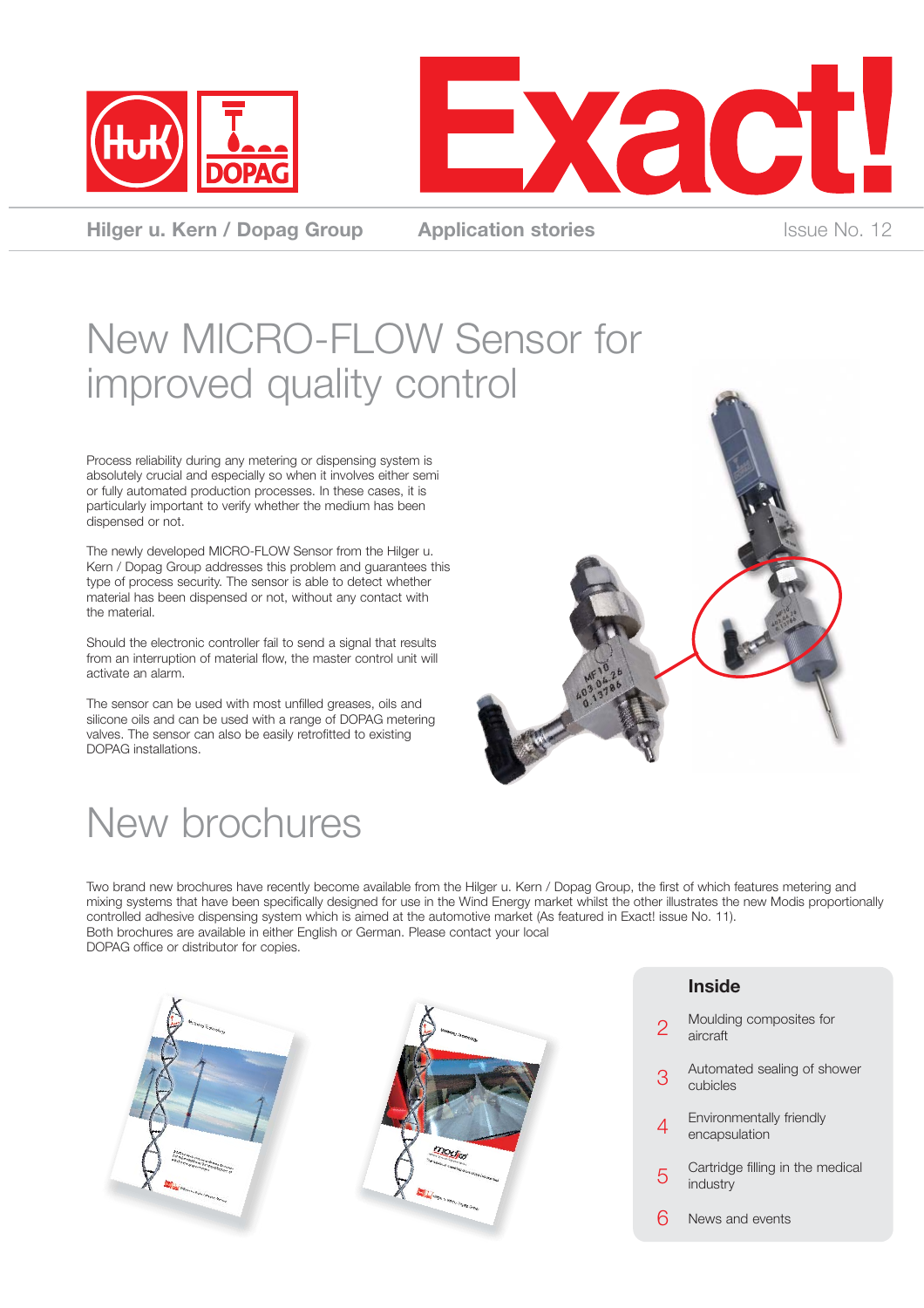#### **Exact!**



# **Flying high - without a pilot!**



DOPAG ELDO-MIX ensures the quality of unmanned aircraft



Much has been done recently to push forward the development of pilotless aircraft, known as Unmanned Arial Vehicle systems (UAVs).

The obvious potential for UAVs lies in their surveillance and monitoring capabilities, being particularly useful for such purposes as border control observation.

Advanced Technologies and Engineering Co (Pty) Ltd. (ATE) of Midrand in South Africa, have developed such a system, known as VULTURE; an aircraft that is fully automated in launch, flight and recovery.

It is also one of the few international UAV systems that is completely self-contained with the capability to launch from 10 tonne trucks within 30 minutes.

The structure of the VULTURE aircraft is modular, consisting of two wing halves, fuselage, detachable tail boom, tail plane and nose module, which are all produced, from composite Glass Reinforced Plastic (GRP) using hand lamination and vacuum techniques.

The two component epoxy resin system cures in a polyadditive process, which demands accurate dosing and mixing at a ratio of 100:38 to achieve the desired material properties.

On the advice of Resin Process Solutions, the Hilger and Kern / Dopag Group distributor in South Africa, a DOPAG ELDO-MIX 101 gear pump type metering and mixing system was installed to process and dispense the resin system.

The ELDO-MIX 101 is a compact bench top machine that uses precision gear pumps with defined gear volumes to meter the two components in the correct mixing ratio.

Output rates of up to 1.2 litres per minute are possible and the mixing ratio is easily adjustable to suit the application.

ATE view UAVs as the future in aerospace and they rely exclusively on equipment of the highest quality with innovative technologies to remain leaders in this field.

We are proud to know that ATE accepts DOPAG products as synonymous with their motto: "Through precision and excellence we lead."



A VULTURE aircraft wing in the mould and the mould be a set of the mould be a set of the DOPAG ELDO-MIX 101

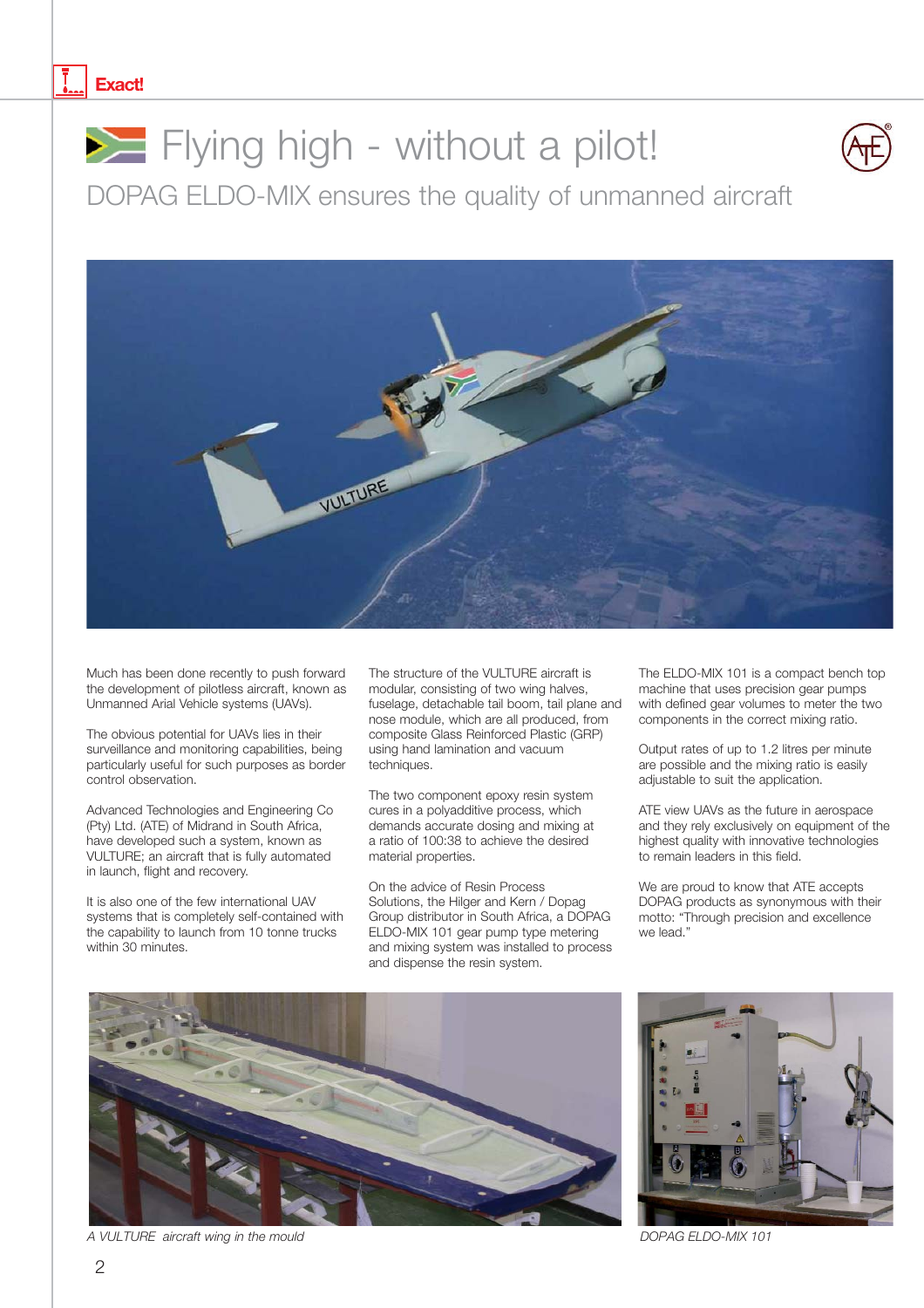# **Relocation, relocation!**



How installing DOPAG ELDO-MIX systems allowed a French manufacturer to switch production back to France

Specialising in the manufacture of aluminium and glass shower cubicles, Aquaprod, who employ around 300 people and whose turnover exceeds 45 million Euros annually, realised that they needed to reduce production costs, leading them to relocate part of their production away from their Chémeré (Loire-Atlantique) facility in France to Romania, where assembly costs were considerably lower.

However, following the relocation, it became increasingly clear that delocalising is not always the miraculous formula that it would appear to be at first sight. Although it fulfilled the objective of reducing the cost of labour during the assembly processes, it quickly became clear that a number of other factors had been adversely affected by the move.

In particular, transportation costs from Romania escalated and since around 80% of Aquaprod sales are in France, this was a serious problem. Extended delivery times and communication problems also prompted a rethink of production strategy.

So, three years after the move, Aquaprod took the unusual step of reversing their earlier decision to relocate and restored production to Chémeré, opting to invest in automation in order to achieve similar cost savings.

Explained an Aquaprod company spokesman "We relocated part of our production to Romania in order to reduce assembly costs of our shower cubicles. However, logistical costs increased to an uneconomic level, so we decided to return that part of production to France as the installation of a purpose built robot cell to carry out the necessary assembly proved to be a more economic solution for  $\mathsf{L}$ 

As part of the new facility, Aquaprod switched the adhesive that they were using to fix the glass panels into the aluminium frames from a single component silicone adhesive, to a fast curing two component polyurethane adhesive.

This had the benefit of radically reducing the cure time of the adhesive to just 10 minutes, allowing the finished units to be shipped almost immediately, resulting in faster delivery times and a significantly reduced inventory.

The new automation cell includes three Kuka robot arms, two of which apply the metered and mixed polyurethane onto the aluminium frames before the third robot places the glass into the frames.

The base material arrives at the factory in 200 litre size drums, whilst the catalyst component



*DOPAG ELDO-MIX system (centre) feeding a robot mounted dispensing valve (left)*



*DOPAG P200 and P80 pumps (right) feed the DOPAG ELDO-MIX system (centre)*

is supplied in 80 litre size drums. DOPAG P200 and P80 drum pumps are used respectively to pump the viscous products directly from the original drums to two separate DOPAG ELDO-MIX gear type metering and mixing systems.

The adhesive is proportioned and mixed by the ELDO-MIX systems at a ratio of 100:10 before being automatically dispensed onto the frames.

The ELDO-MIX systems selected for this application are capable of dispensing the mixed polyurethane at up to 300 ml per minute and the actual output rate of the mixed adhesive is closely controlled to ensure that the optimum amount of adhesive is laid onto the frames in every case, thus ensuring that quality standards are always strictly adhered to.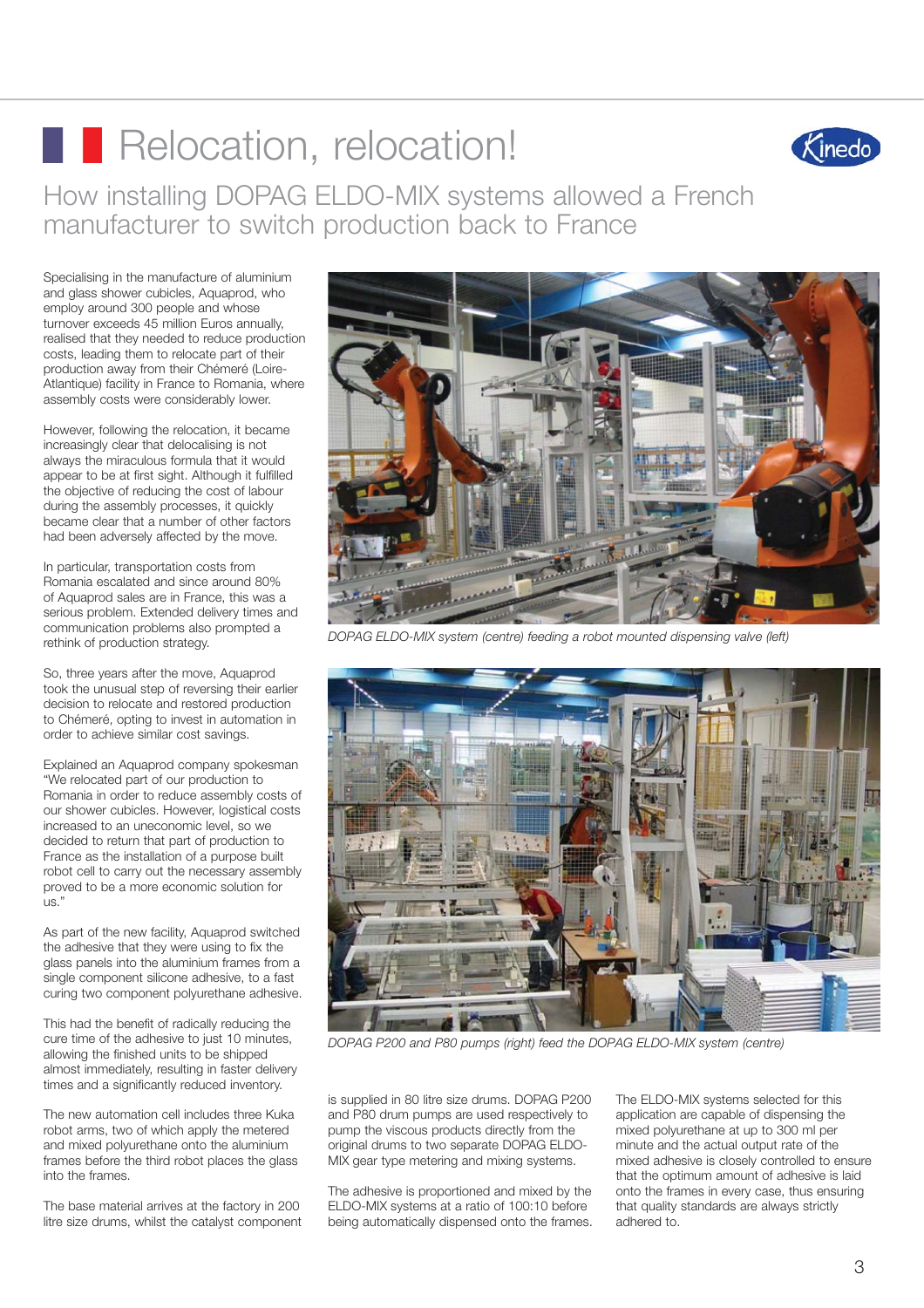**Exact!**

 $\bigcirc$ scher

# $\vdash$  Connecting with the environment

New environmentally friendly dispensing system also improves product quality for Swiss connector manufacturer



Located in the town of Apples, in the Western, French speaking area of Switzerland, Fischer Connectors have been continuously developing their product range of over 20,000 types of high-performance connectors and accessories for more than 50 years.

Recognised the world over for reliability and precision, Fischer Connectors are predominantly used in medical, military



*Dispensing mixed resin into a connector* two component epoxy resin.

and security, instrumentation and broadcasting applications, where faultless quality is always required.

One of the main features of Fischer Connectors is to provide high vacuumsealed or watertight IP 68 connectors. They mostly transmit electricity, but can also transmit light, liquids or gases and sometimes a combination of more than one type of media.

The challenge for connectors is to ensure that performance is not disrupted by the transmission process which can be critical when, for instance, patient's lives may depend on the reliability of the equipment.

Little wonder then that when Fischer Connectors were looking to make the sealing process for their high vacuum connectors more efficient, they turned to the Hilger u. Kern / Dopag Group for assistance.

Following previous trials at DOPAG Headquarters in Cham, Switzerland, a DOPAG MICRO-MIX S was selected to meter, mix and dispense the Huntsman Six different metered shot sizes between 0,07 and 0,8 ml were called for, along with a number of different fixtures that are needed to accurately hold the connectors in place whilst a three axis robot manoeuvres the DOPAG twin snuffer valve and static mixer into position for dispensing mixed resin into each separate connector automatically.

Previously, a lighter viscosity polyurethane product had been used as an encapsulant for this application, but although the epoxy resin is a more environmentally friendly material, it has a significantly higher viscosity, and a mix ratio of 100:90.

The MICRO-MIX S system has accommodated this by simply heating and retaining the resin temperature in the entire system to between 50 and 60 degrees centigrade.

Consequently, the new system has produced a pleasing increase in product quality and consistency, whilst at the same time helping the environment, surely something that every manufacturer should now be aspiring to.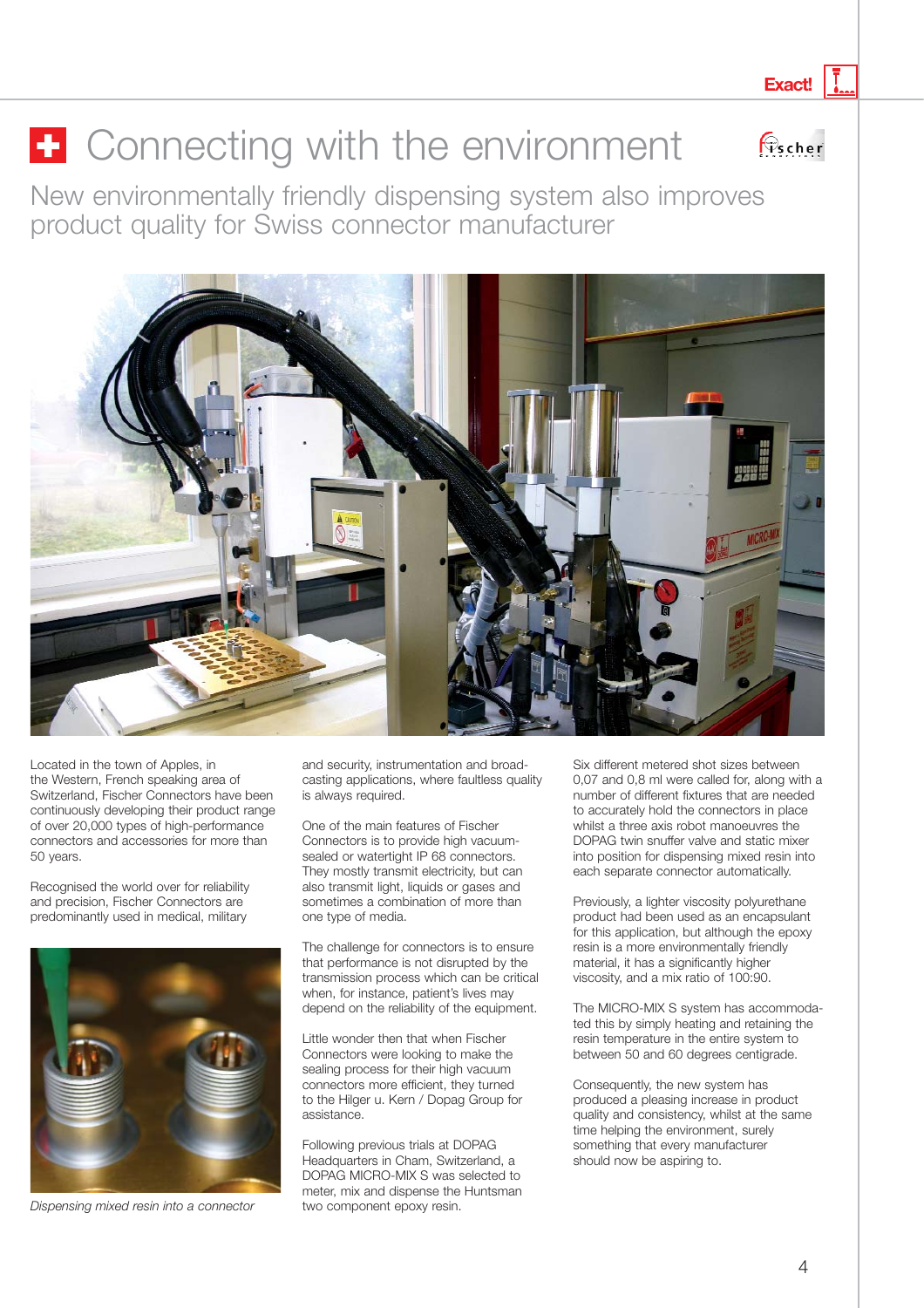

### Medical breakthrough



DOPAG METO-MIX solves twin cartridge filling problem for silicone manufacturer in medical marketplace





*Filling the twin cartridge with the two component thixotropic silicone* A silicone A silicone *impression for a patient's nose* 

Principality Medical Ltd. has been developing and producing silicones in the town of Newport, South Wales, for use in medical prosthesis manufacture for almost 20 years.

Their original Cosmesil maxillo-facial silicone was one of the first dedicated silicone materials developed to meet the requirements of maxillo-facilal technologists and their patients.

During the last 20 years there has been an established relationship between Principality Medical Ltd and Cardiff University and this unique collaborative link has allowed much novel research to take place in this often neglected area.

In recent years, patient requirements and expectations have altered, which has lead to the necessity for increased material performance with regard to working, bonding and curing, as well as final prosthesis softness, appearance and longevity.

When a patient requires facial surgery that necessitates the permanent removal of tissue, the lost tissue can subsequently be replaced with prosthesis and it is of course important that the prosthesis replicates the patient's original features as closely as possible.

This is achieved by first taking an impression of the original tissue prior to surgery.

A specially formulated two component thixotropic silicone which displays the non-slump properties that are essential for use on vertical surfaces and larger unsupported areas, where it will remain in situ following dispensing, has been developed for this purpose.

The silicone is applied by means of a small twin cartridge device, which contains 25 ml of each of the two components needed and is mixed together at a volumetric mixing ratio of 100:100 with a static mixer during dispensing.

When Principality Medical needed equipment to fill the cartridges with the two components, they enlisted the help of DOPAG (UK) Ltd., who, following a thorough analysis of the requirements, recommended the DOPAG METO-MIX as the ideal solution.

The METO-MIX utilises twin pneumatically powered piston pumps, each fed by a pressure feed container to meter and proportion the two components separately, before feeding them under pressure to the dispensing station.

Twin mandrills are provided at the dispensing station onto which the empty cartridges can easily be slid prior to filling and which will be forced off during the filling process by the pressure of the silicone.

In order to create a thixotropic silicone, chemical additives are accurately metered *The DOPAG METO-MIX Type 1S*

into the stream of silicone components during the filling process by means of DOPAG needle metering valves, subsequently passing through steel static mixers, connected to the dispensing station prior to entering the twin cartridges.

The DOPAG METO-MIX has proved to be an elegant solution to an interesting and unusual application.